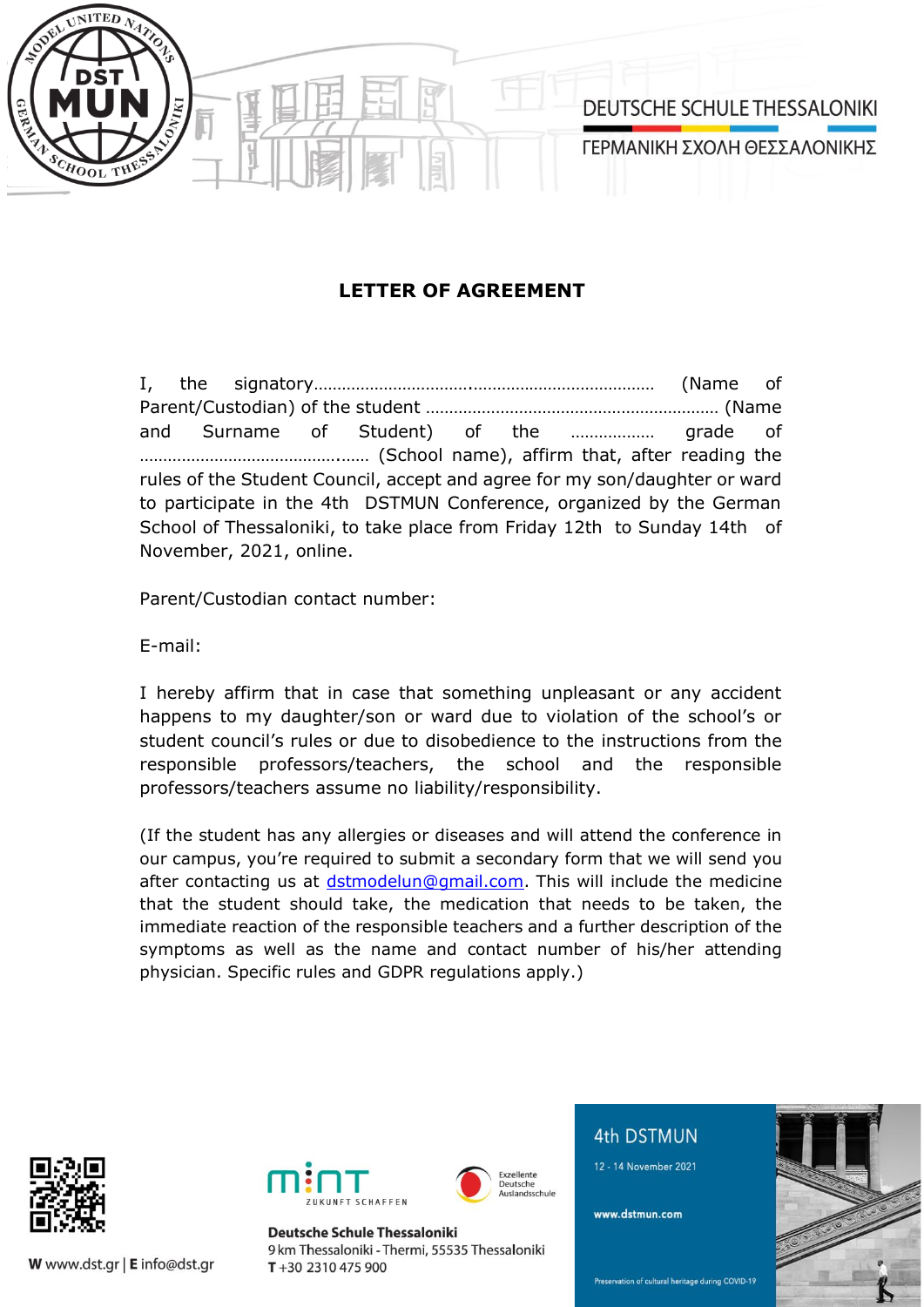

The following signer(s) declare that I/we give our consent to the processing of the above personal data by the German School of Thessaloniki, which is responsible for processing by law (General Regulation EU 2016/679). This data will be used for the MUN conference that my/our child will participate in and will not be shared with third parties, except to the Ministry of Education, Research and Religions/Institute of Educational Policy, as the supervisor of the program. This data will be maintained until the end of the conference.

I have been informed of the right of request for access to the controller in order to correct, delete or restrict the processing of my data and the right to not accept the processing as well as the right to their portability. These rights are exercised either by sending a letter to the address ΤΘ 51 55102 Thessaloniki or by e-mail to the address: [dpo@dst.gr.](mailto:dpo@dst.gr) Also, I/we have been informed that complaints should be addressed to the Personal Data Protection Authority (Address: 1-3 Kifissias, Zip Code 115 23, Athens) or in electronic form [\(www.dpa.gr\)](http://www.dpa.gr/).

Thessaloniki, ……………………….

Parent/Custodian, .…………………………….

**Signature** 

The Organizing Team of the 4<sup>th</sup> DSTMUN intends to take pictures and videos of the conference that may include the participants. These captured documents will be maintained by the Organizing Team and may be posted in documents of the German School and/or be posted on the website of the German School of Thessaloniki and the DSTMUN and/or social media. Moreover, these pictures may be printed in the German School's scrapbook that is handed to all the students and their parents. Please fill in the following form and return it to [dstmodelun@gmail.com](mailto:dstmodelun@gmail.com) or to your Advisor before the beginning of the 4<sup>th</sup> DSTMUN.

> Exzellente eutsche ndeechule



W www.dst.gr | E info@dst.gr



**Deutsche Schule Thessaloniki** 9 km Thessaloniki - Thermi, 55535 Thessaloniki  $T + 302310475900$ 



12 - 14 November 2021

www.dstmun.com



Preservation of cultural heritage during COVID-19